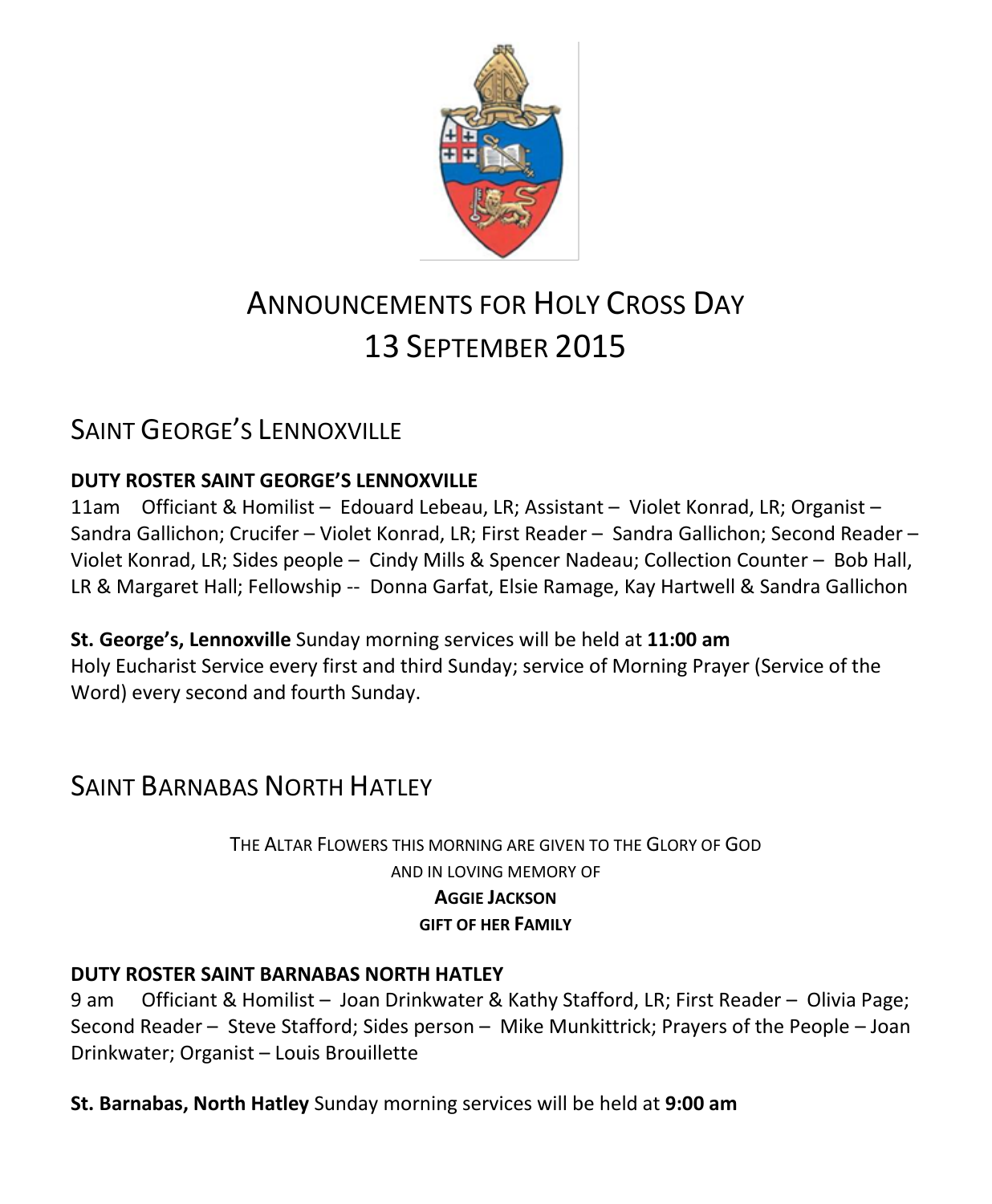Holy Eucharist Service every first and third Sunday; service of Morning Prayer (Liturgy of the Word) every second and fourth Sunday.

# ON THIS WFFK

### **SUNDAY SCHOOL – LENNOXVILLE**

Sunday School will start next week, on September 20. Bring your friends and family!

### **GRACE CHRISTIAN HOME - HUNTINGVILLE**

There will be a Eucharist service at the Grace Christian Home on Friday, September 18 at 10 am. All welcome.

### **SOUP LUNCH - LENNOXVILLE**

St. George's Lennoxville (84 Queen Street) will be having a Soup Lunch in the Lower Hall on Thursday, September 17 from  $11:30$  am  $-1$  pm. Free-will donation.

### **CORPORATION – LENNOXVILLE**

Meets Thursday, September 17 at 7 pm in the Choir Room

### **DR. WHO SOCIETY – LENNOXVILLE**

Meets Tuesdays from  $7 - 10$  pm in the Main Hall at St. George's Lennoxville.

### **PLYMOUTH-TRINITY UNITED CHURCH HYMN SING – SHERBROOKE**

In celebration of the United Church's 90<sup>th</sup> Anniversary and their 180<sup>th</sup> Plymouth-Trinity, 380 Dufferin, Sherbrooke, is hosting an anniversary Hymn sing on Saturday, September 19th at 7:30 p.m. Come sing the favorites through the decades from the Hymnary to More Voices. Light refreshments to follow. Free will offering to the Anniversary Fund.

### SERVICES THIS WEEK

| <b>TODAY</b>       | 9 AM              | <b>MORNING PRAYER</b> | <b>NORTH HATLEY</b> |
|--------------------|-------------------|-----------------------|---------------------|
|                    | $9:00 \text{ AM}$ | <b>MORNING PRAYER</b> | AYER'S CLIFF        |
|                    | $9:15 \text{ AM}$ | <b>SAID EUCHARIST</b> | <b>MAGOG</b>        |
|                    | <b>11 AM</b>      | <b>MORNING PRAYER</b> | LENNOXVILLE         |
|                    | <b>11 AM</b>      | <b>MORNING PRAYER</b> | <b>COATICOOK</b>    |
| <b>NEXT SUNDAY</b> | 9 AM              | <b>SAID EUCHARIST</b> | <b>NORTH HATLEY</b> |
|                    | $9:15$ AM         | <b>MORNING PRAYER</b> | <b>MAGOG</b>        |
|                    | $11 \text{ AM}$   | <b>SUNG EUCHARIST</b> | LENNOXVILLE         |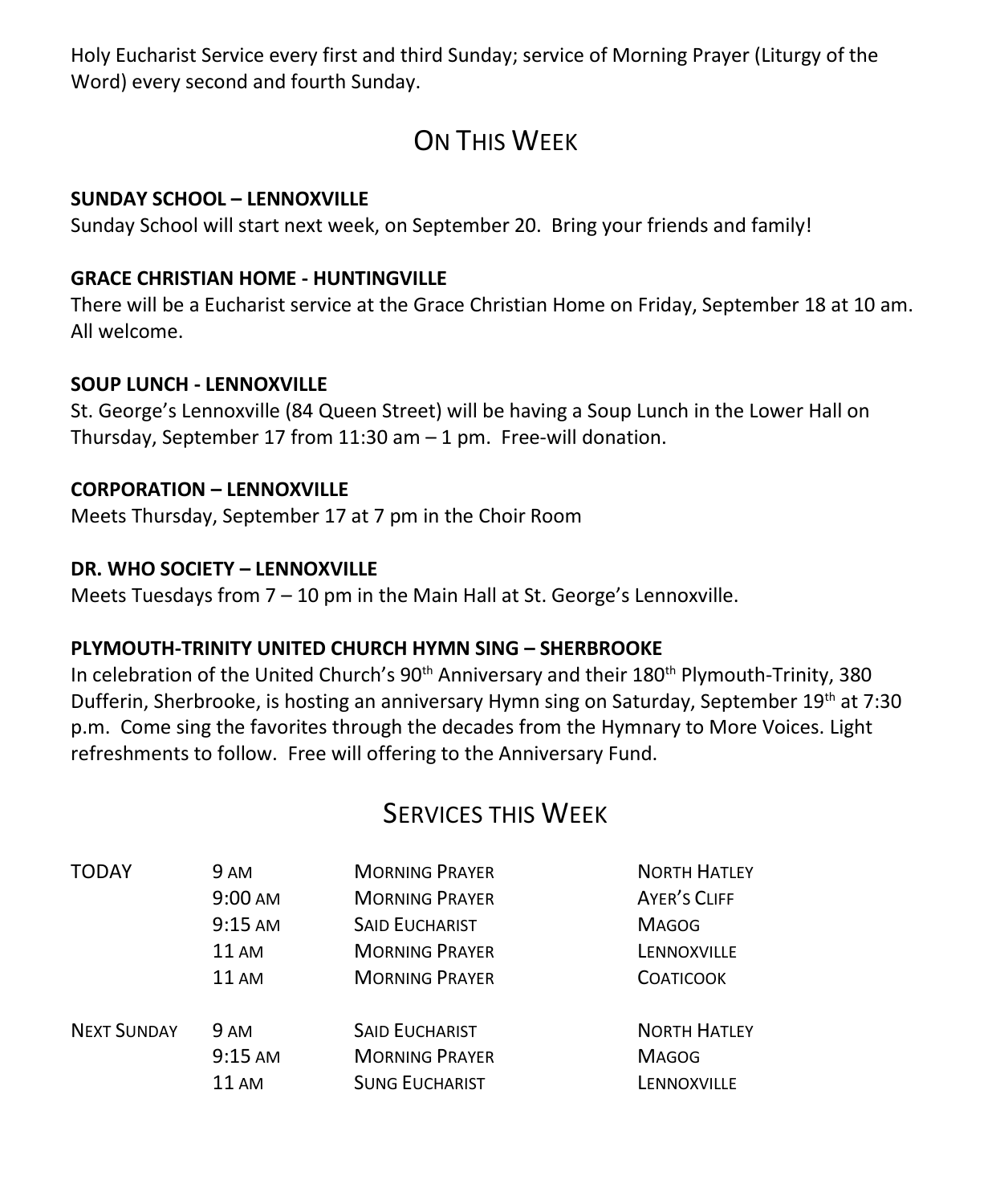### DEANERY MEETINGS AT ST GEORGE'S LENNOXVILLE

### **DEANERY WORSHIP MINISTRY TEAM**

Meets Tuesday, September 22 at 10:00 – 11:00 am in the Upper Room

### **DEANERY PASTORAL MINISTRY TEAM**

Meets Wednesday, September 22, starting with Eucharist at 6:30 pm in the Upper Room

### **DEANERY MEETING OPEN TO ALL**

There will be a meeting of all the Deanery churches which are members of the team ministry model on Saturday, October 24 at St. George's Lennoxville from 10 am to noon. This will be an information and discussion meeting with an opportunity to ask questions and make suggestions. Treasurers and wardens are expected to attend, but the meeting is open to all interested members of the Deanery.

### UPCOMING EVENTS

### **EVENSONG SERVICE – LENNOXVILLE**

There will be an Evensong service at St. George's Lennoxville (84 Queen Street) on Sunday, September 27 at 4 pm.

### **40 TH ANNIVERSARY OF THE EVENING ACW - LENNOXVILLE**

The Evening Anglican Church Women of St. George's Lennoxville will be celebrating its 40<sup>th</sup> Anniversary on Sunday, October 4 at the 11 am service. Several members will be inducted as Life Members. There will be a Luncheon following the service.

### **SEAFARERS' BOXES**

This is a great time of the year to begin collecting your articles to pack SEAFARERS' BOXES. What an opportunity to share some of our Christmas Joy with someone away from home at that time of the year! The Bus Trip to Quebec City will be on Wednesday, November 4th this year. Please call Kay Hartwell at 819-349-1971 for more info or to reserve a seat on the bus.

### **180TH ANNIVERSARY PLYMOUTH-TRINITY UNITED CHURCH (380 DUFFERIN) - SHERBROOKE**

You're invited to celebrate with us. October 10 – 11, 2015 will be Homecoming weekend. Saturday, October 10th, begins with church tours, concert and finishes with a turkey supper at 6 pm. Supper is \$25 and reservations must be made **before September 25th** by contacting the church office at 819-346-6373. (please note we are limited to 100 people for supper) Sunday, October 11th will be a special anniversary service at 2 p.m. with the Rev. Mead Baldwin, chair of Montreal and Ottawa Conference as special guest leader. This will be followed by light